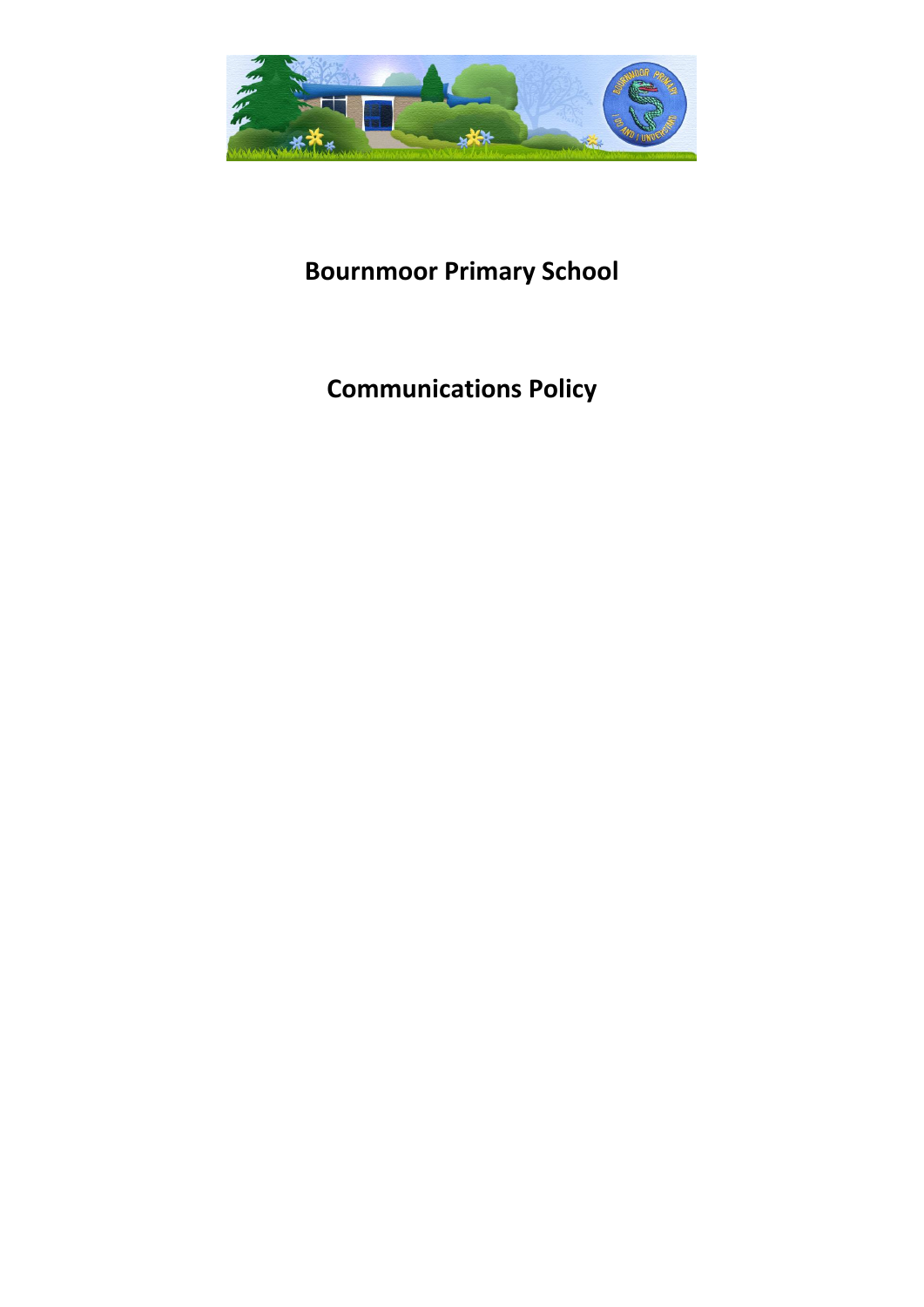#### **Introduction:**

Communication is vital to having good, positive relationships. We encourage mutual respect between all staff, pupils and visitors who are asked to listen to the views of others, express their opinions in a courteous, polite manner and work together for the benefit of the school and our community. We feel that this supports children to fulfil their potential.

Effective communication is important in our Rights Respecting School. We communicate with a diverse range of people inside and outside of school and across a wide range of ages and abilities. We believe that good communication with home is essential and children achieve more when school and parents/carers know what the school is trying to achieve and work with the school to achieve this.

## **Our aim to promote high quality communication through:**

- **EXEC** Seeking to overcome any barriers to communication
- Avoiding giving too much information that does not provide a clear message
- Seeking the views of stakeholders and taking into consideration when decision making
- **Promoting openness and honesty in our Rights and Respecting school**
- Being honest, respectful and courteous and expecting similar behaviours in return
- Encouraging parents/carers to share any issues about their child at the earliest opportunity
- Ensuring parents let us know before 9.15am each day if their child is absent and providing a reason

## **How we communicate with parents:**

- We provide monthly newsletters to parents/carers which also is uploaded to our school website [www.bournmoor.durham.sch.uk](http://www.bournmoor.durham.sch.uk/)
- We can communicate with parents via face to face discussion, texts, letters or emails and they in turn can use these methods to talk to staff
- We have formal Parents' Evening each term (3 times per year) which allows parents a chance to discuss their child's attainment and progress
- Each child receives a written end of year report in July
- At the start of the academic year parents/carers can access a curriculum summary on our website which provides details of the learning for the forthcoming year
- We invite parents to share in their children's learning and support them through a range of homework/suggested activities
- Helpful guides for numeracy, literacy and phonics are available on our website for parents to support learning at home
- We offer a text messaging system for parents/carers and request that parents keep us updated with new mobile phone numbers so we can include them
- Administration staff check regularly for 'failed' text messages and are pro-active in seeking new mobile numbers from parents/carers
- We text messages to 'additional parents' for separated parents and also grandparents who are significant carers
- Each class delivers their own assembly once a year to parents/carers so family members can learn about the child's experiences in school
- We send letters home to parents/carers regarding issues that directly relate to their child i.e. forthcoming trips or visitors in school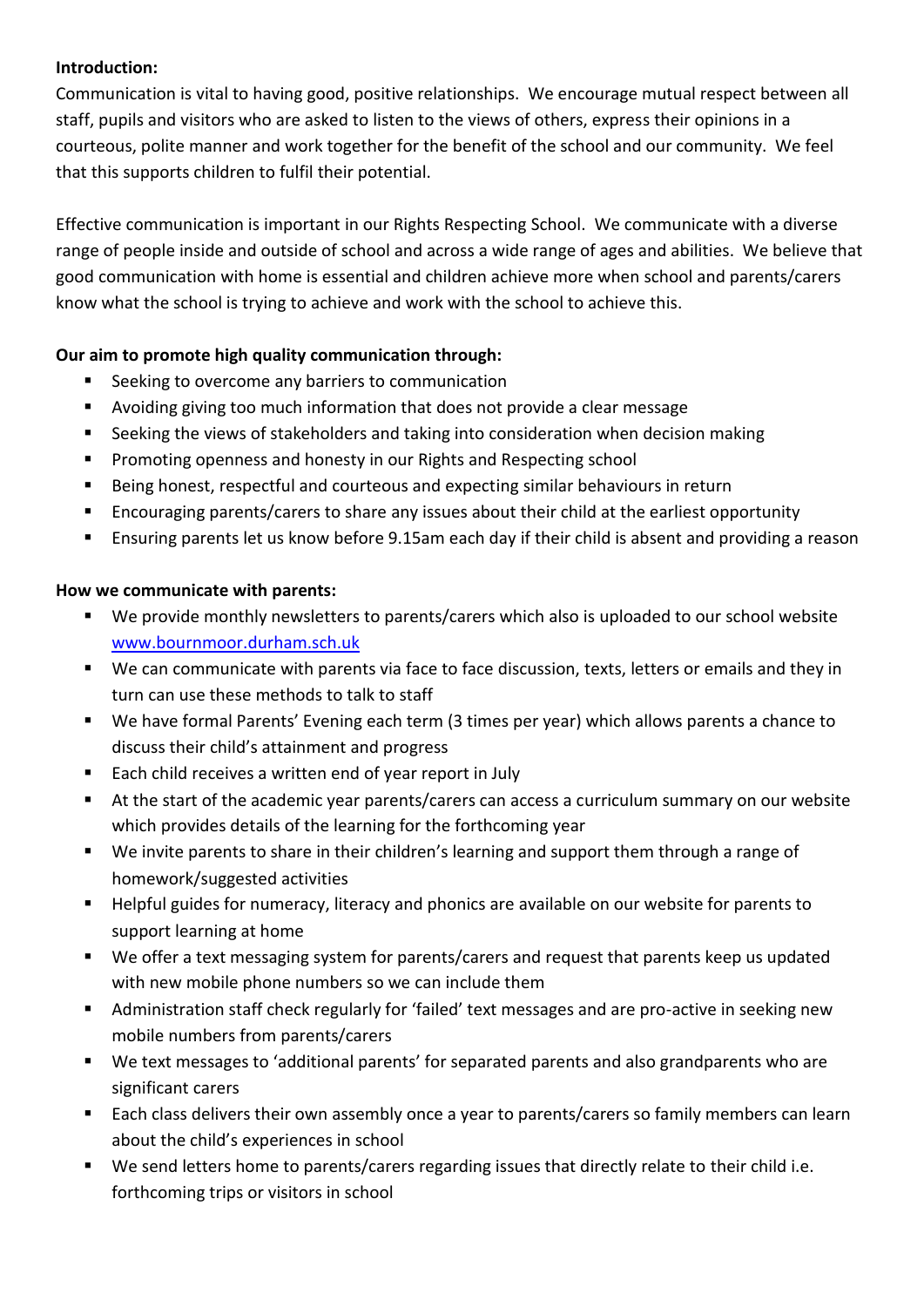- We also send home letters to each home regarding more general issues that affect each child i.e. esafety information or upcoming school clubs
- We send out text reminders as well as letters/newsletters to prompt parents/carers

#### **What parents can expect from our communications:**

- We try to make our written communications as accessible and inclusive as possible.
- We use an easy-to-read font and add pictures and coloured photographs where possible
- We aim to avoid bias, stereotyping or any form of racial discrimination in our communication
- We aim to communicate respectfully both verbally and in written form
- We share our values and aims through keeping every stakeholder well informed about school life
- We share information on a need-to-know basis and follow data protection guidelines
- We know that children who transfer to other schools, for example Year 6 moving into Year 7, require school to provide a view of the whole child including national test results, strengths and development areas, interests and areas of responsibility.

#### **When communicating with parents we:**

- Try to have a discussion with the parent using the method most available to them i.e. face to face contact, telephone or text
- Are polite, calm and respectful and expect that parents are also the same
- Do not weaken our professional position by responding with what the parents/carers may feel they want to hear rather than what we know to be right
- Are sure of the information we give out regarding pupil's events and procedures and keep the facts specific whilst protecting the identity, as needed, of others involved
- Expect parents to respect the rights of others to confidentiality
- Ensure parents/carers who require support with completion of forms/logging onto Parent Pay etc are welcomed into school and offered assistance

## **Expectations in our communications with parents:**

All staff have the right to be treated with dignity and respect. They should not have to endure abusive, disrespectful or threatening behaviour. Parents are in the vast majority of cases courteous and respectful. Where this is not the case then the parent may be asked to stop communicating with the staff member and discussion will be terminated. The school may continue to communicate with the parent but this could be in another form for example through a letter. Staff will not respond to any correspondence which is abusive or threatening. In such cases we will write to the parent/carer and explain that it is not our policy to reply to such communications. We will suggest they communicate in a more acceptable manner so we are able to respond. Our Complaints Policy has a section which notes how we deal with vexatious complaints (a copy is available on our school website).

#### **How we communicate within school**

- Weekly staff meetings
- Pupils own assemblies, written and presented by them on issues that interest them
- **Informal staff meetings**
- **Email**
- Training and sharing of good practice within school